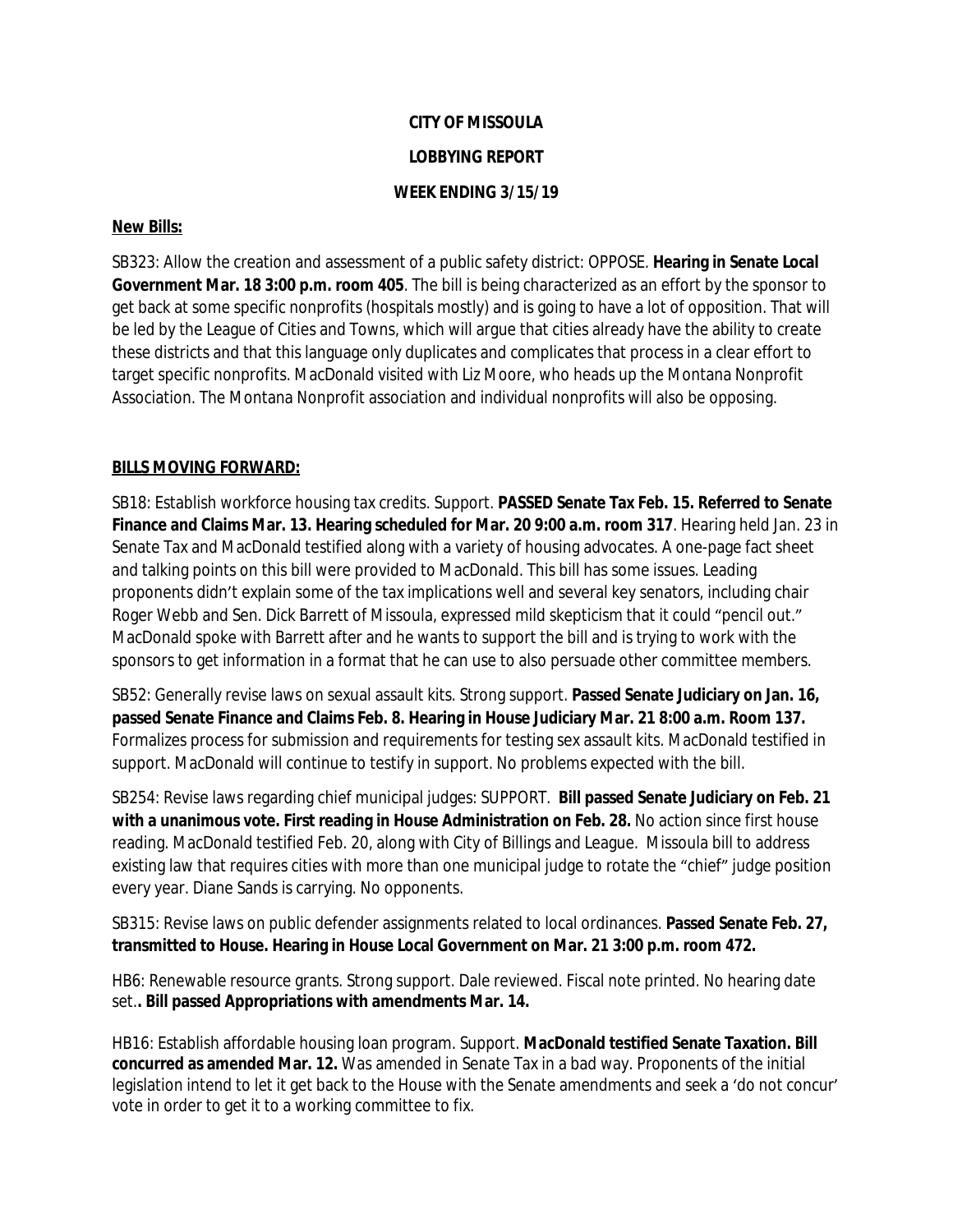HB47: Generally revise criminal records laws. Monitor. **Bill PASSED both Houses. Enrolling and final preparation process completed. Transmitted to governor. Became law Feb. 26.** MacDonald: Monitoring for Missoula and Montana Newspapers. Bill was in response to unintended consequences of legislation last year that decriminalized certain offenses. At hearing on 1-14, AG has apparently agreed to amendments to clarify that the fingerprinting and mug shots would be ONLY for cases in which a person must be booked into jail. No executive action yet.

HB120: Revise local government authority of certain speed limits. SUPPORT. **Passed House. Transmitted to Senate Highways and Transportation committee Feb. 12, hearing held Mar. 12.** Hearing was held 1- 29 in House Transportation. MacDonald testified in favor, along with MACO and others. The bill simply allows local governments to lower speed limits on highways in "urban" areas. No executive action yet.

HB146: Establish laws regarding sanctuary cities in Montana. Oppose. **PASSED House Judiciary committee. Transmitted to Senate. Hearing scheduled in Senate Judiciary Mar. 22. 9 a.m. room 303.** Hearing held Feb. 1 Per guidance from the mayor and the league, MacDonald stayed out of the room and monitored and provided information to Lynch with the league. MacDonald has visited with ACLU and others, who are specifically seeking law enforcement support.

HB147: Referendum to establish sanctuary city laws in Montana. Oppose. **PASSED House Judiciary committee. No action since second reading Feb. 13.** Same as above.

HB192: Revise laws related to privacy in communications. SUPPORT. **Passed House. Referred to Senate Judiciary Feb. 21. Bill concurred as amended unanimously on Mar. 15.** Bill has been heavily and repeatedly amended, but nothing at this point that we believe changes things for the city. Reviewed by Nugent. Hearing held Jan. 28. MacDonald did not testify, but has spoken with committee members and is monitoring. Some amendments are being proposed to clean up some language at the request of the ACLU. This is the "revenge porn" bill similar to last session which makes it a crime to post or publish nude photos of a person without that person's permission.

HB325: Generally revise firearm laws. OPPOSE. **PASSED House Judiciary. Feb. 15. PASSED second reading 58-41 on Feb. 19. Passed third reading Feb. 21 and transmitted to Senate. Hearing Held March 15, 9 a.m. room 303.** MacDonald, along with the League and others testified against the bill March 15 in Senate Local Gov't. The bill appears to be in direct response to the Missoula ordinance that is now being appealed to the state Supreme Court. Bill was amended to remove Section 3, which among other things restores the current standing that having a CCW permit is NOT a defense for carrying in a restricted area. Still oppose.

HB357: Revise concealed carry laws by initiative: OPPOSE. **Passed third reading and transmitted to Senate Feb. 21. Hearing in Senate Judiciary scheduled March 15 at 9 a.m. room 303.**

HB379: Establish working animal protection act. OPPOSE. **Heavily edited version passed Local Government on an 9-8 vote. Transmitted to Senate. Hearing in Senate Local Government Mar. 18. 3:00 p.m. Room 405.** As noted, the bill was heavily amended and removes all of Section 1 and II dealing with local control. Now is simply a "policy statement." League took the lead on this. Bill would essentially forbid cities from adopting any ordinances affecting "work" animals, which is just about any animal. We may be smart to continue efforts to kill this bill as the policy statement is now in TITLE 81,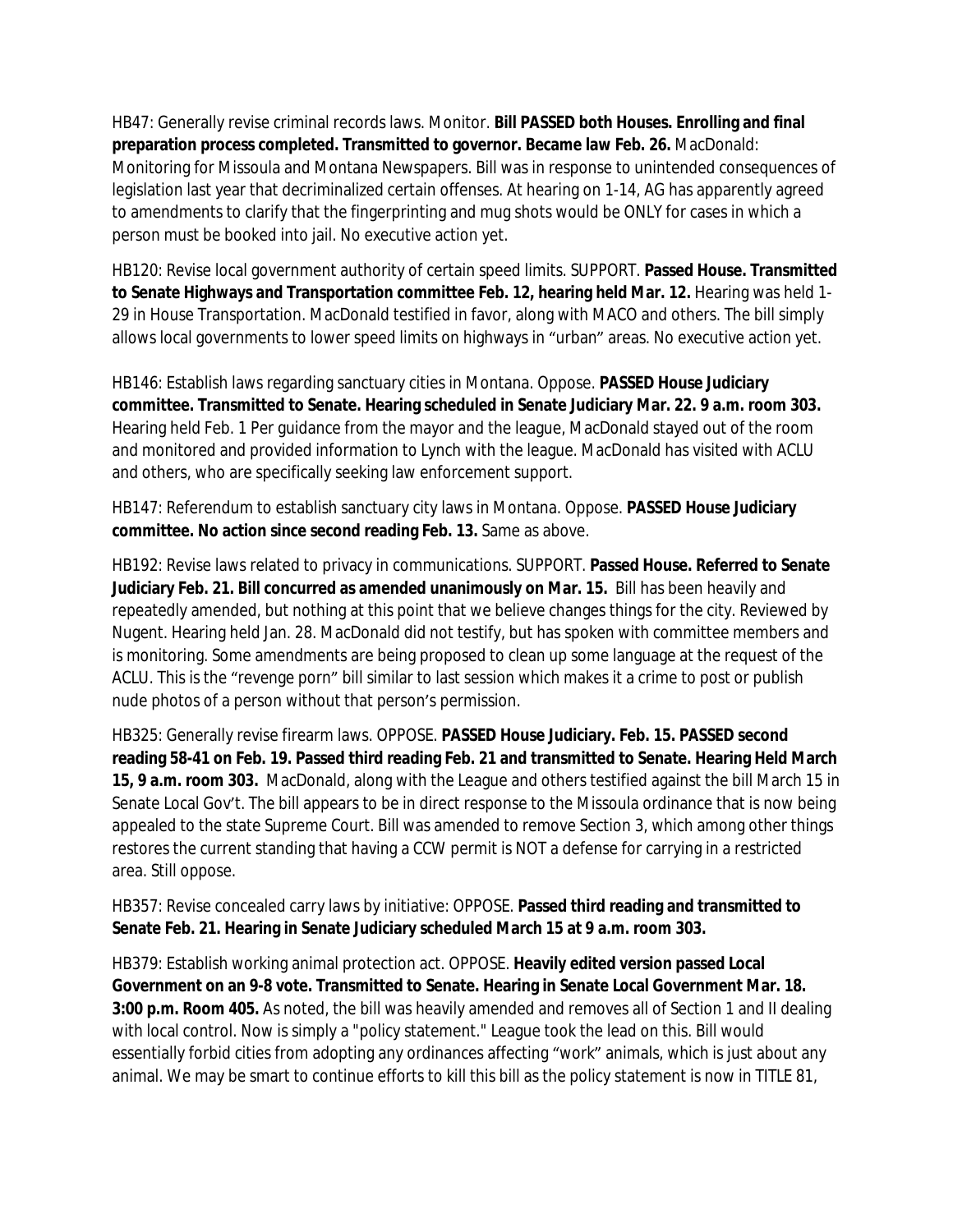which is the livestock and agriculture section, and could be used as a citation to push other prohibitions moving forward.

HB394: Revise property tax appraisal and tax appeal process. SUPPORT. **Passed House Tax. Transmitted to Senate Feb. 26 Hearing in Senate Taxation Mar. 20 8:00 a.m. room 405.**

HB462: Revise administration of tax increment financing districts. Oppose. **Passed House Taxation. Transmitted to Senate Feb. 27. Referred to Senate Taxation. Hearing scheduled for Mar. 20 8:00 a.m. room 405.**

HB481: Revising the clean indoor air act relating to private establishments. OPPOSE. **Passed Third House Reading 52-46. Headed to the Senate. Hearing in Senate Business, Labor, and Economic Affairs Mar. 14. 8:30 a.m. Room 422.** MacDonald and others continue to work with members of the Senate Business committee to see if we can't kill it there. We need a couple of R votes.

HB483: Generally revise absolute liability laws. Oppose. **Hearing held in House Judiciary on March 13 at 8 a.m. room 137.** MacDonald testified against on Mar. 13, along with representatives from the county attorneys and law enforcement. Another bill that Rep. Read brought on behalf of several antigovernment fringe constituents.

HB567: Establish Montana school marshal program. Oppose. **Hearing scheduled in Senate Judiciary Mar. 28. 9:00 a.m. room 303.** MacDonald will testify in opposition.

## **Bills DOA:**

SB15: Allow certain state funds to be used for affordable housing infrastructure. Support. **TABLED in Committee.**

SB19: Revise laws related to local government budgeting and accounting. Oppose. **TABLED In Senate Judiciary.** This bill includes new audit requirements that could conflict with financial reporting requirements that are established by the Government Accounting Standards Board. MacDonald stayed out of the room for this very contentious hearing that included accusations of racism. The League is taking the lead. We are confident this bill has enough problems that it will die.

SB 103: Revise laws on PSC regulation of municipalities. OPPOSE. **TABLED in committee Feb. 12.** Hearing held Jan. 29 in Senate Energy and Telecommunications. MacDonald testified against, along with the League. The hearing was almost uncomfortable as the sponsor's explanation for the bill seemed to change and didn't make a lot of sense. He claimed that the intent was not to give the PSC "rate-setting" authority and that the intent was only to give them "oversight" to protect people from bad actors. However, he later said that, in fact, the PSC would have the final say – which seems to indicate that it could set rates (by simply saying 'no' to the ones it doesn't like.) MacDonald and others spoke with Missoula committee members after the hearing, as well as with the sponsor. We would be surprised if this one makes it out of committee.

SB 117: Revise highway de-icer laws. Oppose. **TABLED IN Finance and Claims Committee.** Identical to SB 106 in 2017 session. MacDonald testified in opposition along with state Department of Transportation. Supporters included the Montana Logging Association, regarding damage to vehicle components. MacDonald testimony reiterate the fiscal concerns raised by DOT, but concentrated more on the air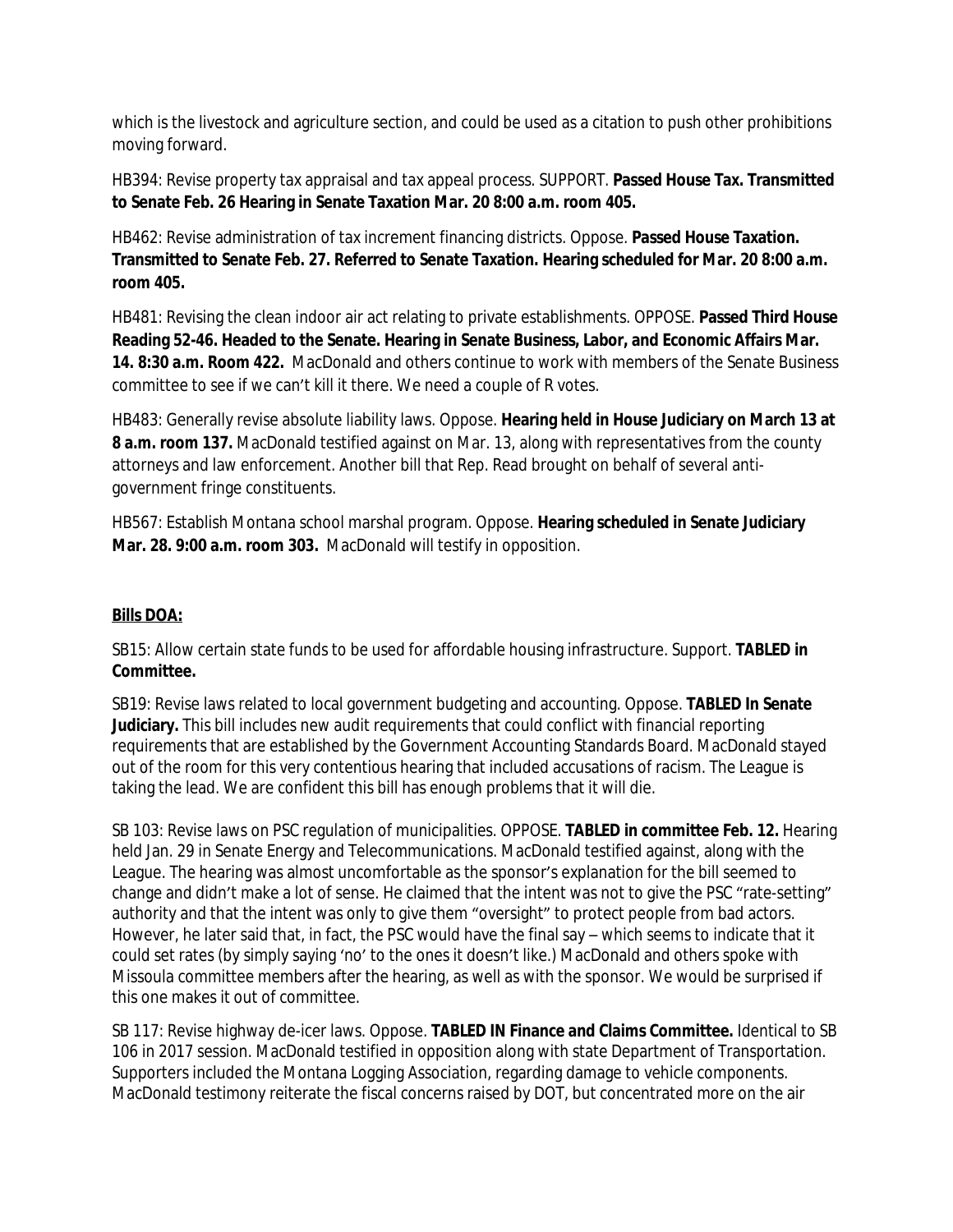quality issues in Missoula and the fact that the city has no viable alternatives to mag chloride. The fiscal note arrived in time for the hearing. It is less than previous years, but still substantial. The bill is likely to get out of committee, but as in past sessions, the fiscal note will likely kill it. This is Sen. Brown's last year in the legislature.

HB15: Revise laws related to nonmotorized vehicle and mobile home disposal. SUPPORT. **Tabled in committee Mar. 11.**

HB 125: Limit use of emergency ordinances by local governments. Oppose. **TABLED in committee.** Jessica reviewed & sent talking points to MacDonald. MacDonald has met one-on-one with most members of Senate Local Government to let them know the city opposes. Tim Burton took the lead on this. Missoula and Missoula County stayed out, as did MACO. Continuing to monitor and getting in touch with other committee members. Executive action believed to be on Jan. 21. Currently relatively sure this bill will die in committee. Still awaiting executive action.

HB 134: Revise prostitution statute to include nonpenetrative sex acts. Support. **TABLED in committee**  Feb. 20. Detective Baker with Missoula spoke on the bill at Dudik's request. MacDonald attended a portion of the hearing, then met with Dudik and Baker after to exchange info and make sure they know he is available in the future. No executive action yet. Bill is likely to pass.

HB 138: Include exposure to prostitution in acts constituting child abuse and neglect. Support. **TABLED in committee.** Detective Baker supporting at request of Dudik. Fiscal note printed. No executive action yet.

HB 194: Revise lodging and rental car taxes including local option. Support. **DIED in House Tax.**

HB223: Deter the fraudulent use or theft of taxpayer funded resources. OPPOSE. **Bill withdrawn—DOA.**  MacDonald and others visited with the sponsor to express concerns about the legislation and let her know what she's attempting to do is already addressed – and in better language – in existing law. As of the date of the hearing, the sponsor confirmed she intended to pull her bill due to the overwhelming concerns raised by local governments, law enforcement and fire lobbyists.

HB232: Revise assessment of taxes during condemnation proceedings. OPPOSE. **Tabled in Senate Taxation committee Mar. 12.** MacDonald opposed along with the League and MACO. There were no supporters. Significant efforts by Missoula and the League seemed to have convinced Senate Local Gov't that this was a bad idea. Sen. Barrett instrumental in helping get this killed in committee as well.

HB236: Generally revise building code program laws. SUPPORT. **Tabled in Senate Local Government committee Mar. 12.** Some concerns have arisen with members of the Senate committee. MacDonald and the league are attempting to shore up votes. Aaron Bowman testified on Feb. 20. Bill had PASSED House Third Reading 67-30 and was transmitted to Senate. Repeat of efforts two sessions ago to allow local governments with building code enforcement divisions to have two-year reserve accounts, rather than just one year.

HB367: Require advisory committee for urban renewal districts using TIFS. STRONG OPPOSE. **Bill TABLED in Committee.** Bill by Rep. Garcia would require advisory. Adds another level. Meaningless since cities and counties already have these in place. League and MACO opposed and we had good turnout from communities and several businesses. Dale Bickel with the City came over to testify against.